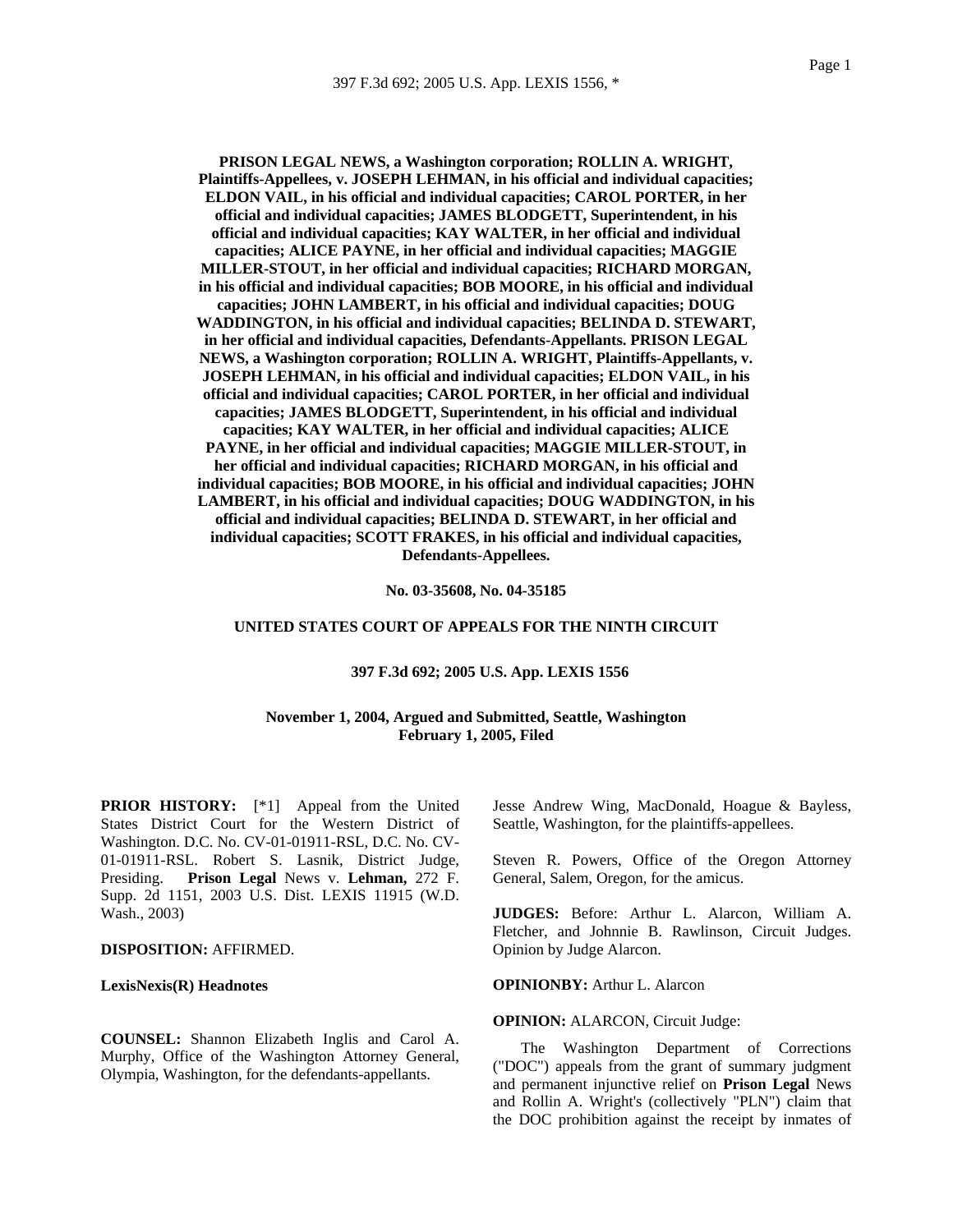non-subscription bulk mail and catalogs violates the First and Fourteenth Amendments. The thirteen individual defendants ("**prison** officials") appeal from the denial of their motion for summary judgment based on their defense of qualified [\*2] immunity from damages as a result of restricting inmates from receiving third-party **legal** materials.

PLN has filed a cross-appeal from the order granting summary judgment to the thirteen individuals based on their defense of qualified immunity regarding PLN's claim that the defendants violated its constitutional rights.

We affirm the district court's decision. Under the test laid out in *Turner v. Safley,* 482 U.S. 78, 89-90, 96 L. Ed. 2d 64, 107 S. Ct. 2254 (1987), the DOC's ban on non-subscription bulk mail and catalogs is not rationally related to a legitimate penological interest and is therefore unconstitutional. Although the ban violates PLN's First Amendment rights, the **prison** officials are entitled to qualified immunity because their actions did not violate clearly established law. We also hold that the district court did not err by declining to grant qualified immunity to the officials for their policies regarding third-party **legal** materials. If the evidence produced at trial demonstrates that the DOC applied its policy in a discriminatory fashion based on the content of the **legal** materials as PLN contends, the **prison** officials are not entitled to qualified immunity because [\*3] they violated clearly established law. The district court correctly concluded that this disputed factual question must be resolved at trial.

### **I**

**Prison Legal** News is a Washington nonprofit corporation that publishes and distributes publications regarding **legal** issues of interest to inmates, such as prisoners' rights. It publishes a monthly subscription magazine, which has 3,000 subscribers across the United States, including 120 who are inmates in Washington's state correctional facilities. Its editor, Paul Wright, is an inmate in a Washington state correctional facility.

The **prison** officials are policymaking employees in the DOC. The DOC operates fifteen Washington correctional institutions that house 16,000 inmates. The DOC employs approximately one mailroom staff person per 600 persons served at each institution, including inmates and staff.

This is the fourth case since 1996 brought by PLN against the DOC. The previous cases are *Miniken v. Walter,* 978 F. Supp. 1356 (E.D. Wash. 1997), *MacFarlane v. Walter,* No. 96-cv-03102-LRS (E.D. Wash. 1997), and *Humanists of Washington v. Lehman,* No. 97-cv-05499-FDB-JKA (W.D. Wash. 1999).

The DOC's Policy Directive [\*4] 450.100, entitled "Mail for Offenders," sets forth rules and procedures regarding mail delivery to inmates. The district court summarized the portions relevant to this appeal:

> First, the directive prohibits inmates from receiving "bulk mail" unless that bulk mail is a subscription publication. In contrast to first and second class mail rejected due to prohibited content, "no rejection notice is required for bulk mail that is not a subscription publication." Additionally, inmates are not permitted to receive catalogs by mail, whether sent first class, second class, or at a "bulk mail" rate. If mail other than that constituting bulk mail is rejected for delivery, inmates receive notice of the rejection and may appeal the decision.

*Prison Legal News v. Lehman,* 272 F. Supp. 2d 1151, 1154 (W.D. Wash. 2003) (alterations in original) (citations omitted) ("*PLN II*"). The court further explained, "The Department defines bulk mail as mail which is clearly marked non-profit or bulk rate. This type of mail is also referred to as bulk business mail or advertising mail and includes, but is not limited to, catalogs and circulars." *Id.* at n.2 (alterations in [\*5] original) (citations and quotations omitted). "The Department defines 'catalog' as '[a] publication which is predominantly or substantially focused on offering items for sale.'" *Id.* at n.3 (alterations in original) (citations omitted). The court also explained the DOC's policy regarding third-party **legal** material:

> DOC 450.100 prohibits the delivery of "mail containing information which, if communicated, could create a risk of violence and/or physical harm to any person . . . .

> Third-party **legal** materials-Must meet the following requirements

> a. Mail which consists of judicial opinions (published and unpublished), reports and recommendations, orders, complaints or answers, settlement agreements, class action notices, **legal** briefs and memoranda, and motions, and

> b. Mail which otherwise complies with DOC Policy 450.100 Mail for Offenders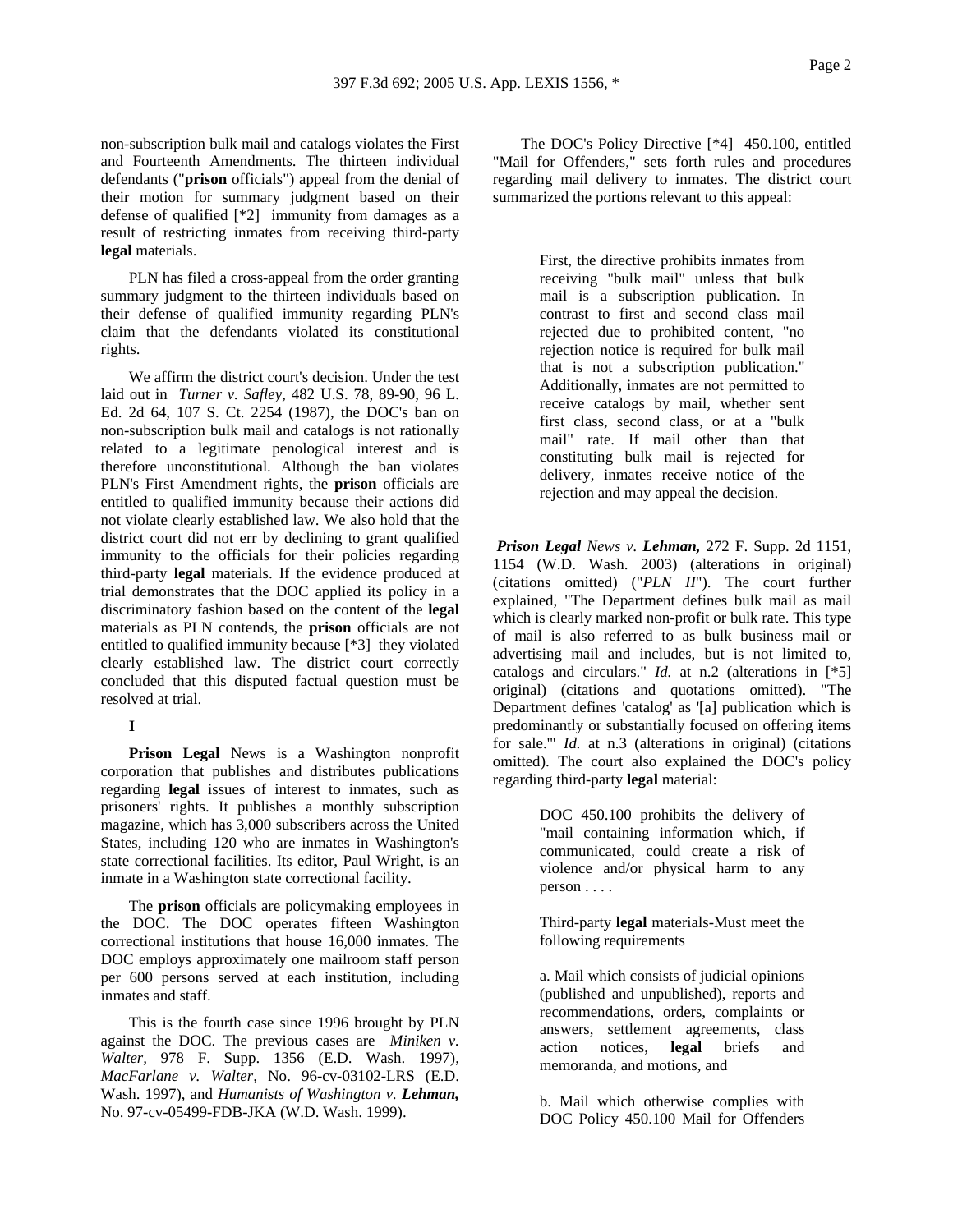and has been stamped "approved thirdparty **legal** materials" by correctional staff.

*Id.* at 1161 (citations omitted).

PLN sued the DOC under 42 U.S.C. § 1983, arguing that these regulations violated its First and Fourteenth Amendment rights. The district court held that the DOC's policies [\*6] regarding non subscription bulk mail and catalogs violated PLN's First Amendment rights, *id.* at 1159, but that the officials were entitled to qualified immunity for their decisions. *Id.* at 1163. The district court further concluded that summary judgment was not appropriate for the claim regarding third-party **legal** material, because "resolution of these issues requires highly fact-dependent inquiries that . . . are not amenable to summary determination." *Id.* at 1162. Furthermore, the district court limited its finding of qualified immunity to the issues resolved on summary judgment, and expressed no opinion regarding whether the officials will be entitled to qualified immunity if PLN should ultimately prevail on its claim regarding thirdparty **legal** materials. *Id.* at 1163 n.14.

# **II**

The district court had jurisdiction under 42 U.S.C. § 1983. We have jurisdiction to review the district court's decision to grant summary judgment for PLN and its decision to grant qualified immunity to defendants regarding PLN's claims under 28 U.S.C. § 1291. We have jurisdiction to review the grant of permanent injunctive relief to PLN [\*7] relating to catalogs and non-subscription bulk mail and notice under 28 U.S.C. §  $1292(a)(1)$ .

We have jurisdiction under 28 U.S.C. § 1291 over an interlocutory appeal regarding the issue of qualified immunity. *Wilkins v. City of Oakland,* 350 F.3d 949, 951 (9th Cir. 2003) (citing *Jeffers v. Gomez*, 267 F.3d 895, 903 (9th Cir. 2001) (per curiam); *Schwenk v. Hartford*, 204 F.3d 1187, 1195 (9th Cir. 2000)). "In such circumstances, however, appellate review is generally limited to issues of law, and 'does not extend to claims in which the determination of qualified immunity depends on disputed issues of material fact.'" *Wilkins,* 350 F.3d at 951 (quoting *Jeffers*, 267 F.3d at 903) (internal citation omitted). "Where disputed facts exist, we will determine if the denial of qualified immunity was proper by assuming that the version of events offered by the nonmoving party is correct." *Id.*

The parties dispute whether we have jurisdiction over the officials' assertion that the district court improperly denied qualified immunity from the claim relating to third-party [\*8] **legal** materials. PLN argues that the officials waived their qualified immunity defense as to the third-party **legal** material claim because they only asserted qualified immunity with regard to the nonsubscription bulk mail and catalog claims. We disagree. In their motion for summary judgment, the officials ask for qualified immunity, and do not specifically limit their request to the non-subscription bulk mail and catalog claims. The heading on that portion of their argument is "Defendants Should be Entitled to Qualified Immunity From Damages." The section of their motion addressing qualified immunity reads in its entirety:

> In the event that this Court determines plaintiffs' constitutional rights were violated, defendants should be entitled to qualified immunity from damages. *Saucier v. Katz*, 533 U.S. 194, 201, 121 S. Ct. 2151, 2156, 150 L. Ed. 2d 272 (2001). Based on relevant case law in this and other circuits, as well as unpublished Washington opinions, defendants reasonably believed that their policy, and actions in adopting and enforcing the catalog and non-subscription bulk mail restrictions were lawful. *See Sorrels v. McKee*, 290 F.3d 965, 971 (9th. Cir. 2002) [\*9] (citing *Prison Legal News v. Cook*, 238 F.3d 1145, 1152) (unpublished district court decisions may be considered for purposes of determining qualified immunity).

While the second sentence supports only their arguments based on the non-subscription bulk mail and catalog claims, the first sentence of the argument does not limit the request in any way. We are persuaded that the officials did not waive their argument that they are entitled to qualified immunity from the claim concerning third-party **legal** materials.

PLN also argues that because the officials dispute the factual merits of the third-party **legal** materials claim, rather than the **legal** basis, that claim is outside the scope of this Court's interlocutory jurisdiction. We disagree. As noted above, cases in this circuit establish that when disputed facts exist, we have jurisdiction to decide the claim, but must assume that the version of events offered by the nonmoving party is correct. *Wilkins,* 350 F.3d at 951. Therefore, we have jurisdiction to hear the appeal of the district court's denial of qualified immunity.

# **III**

We review *de novo* a district court's decision to grant or deny summary judgment. [\*10] *Botosan v.*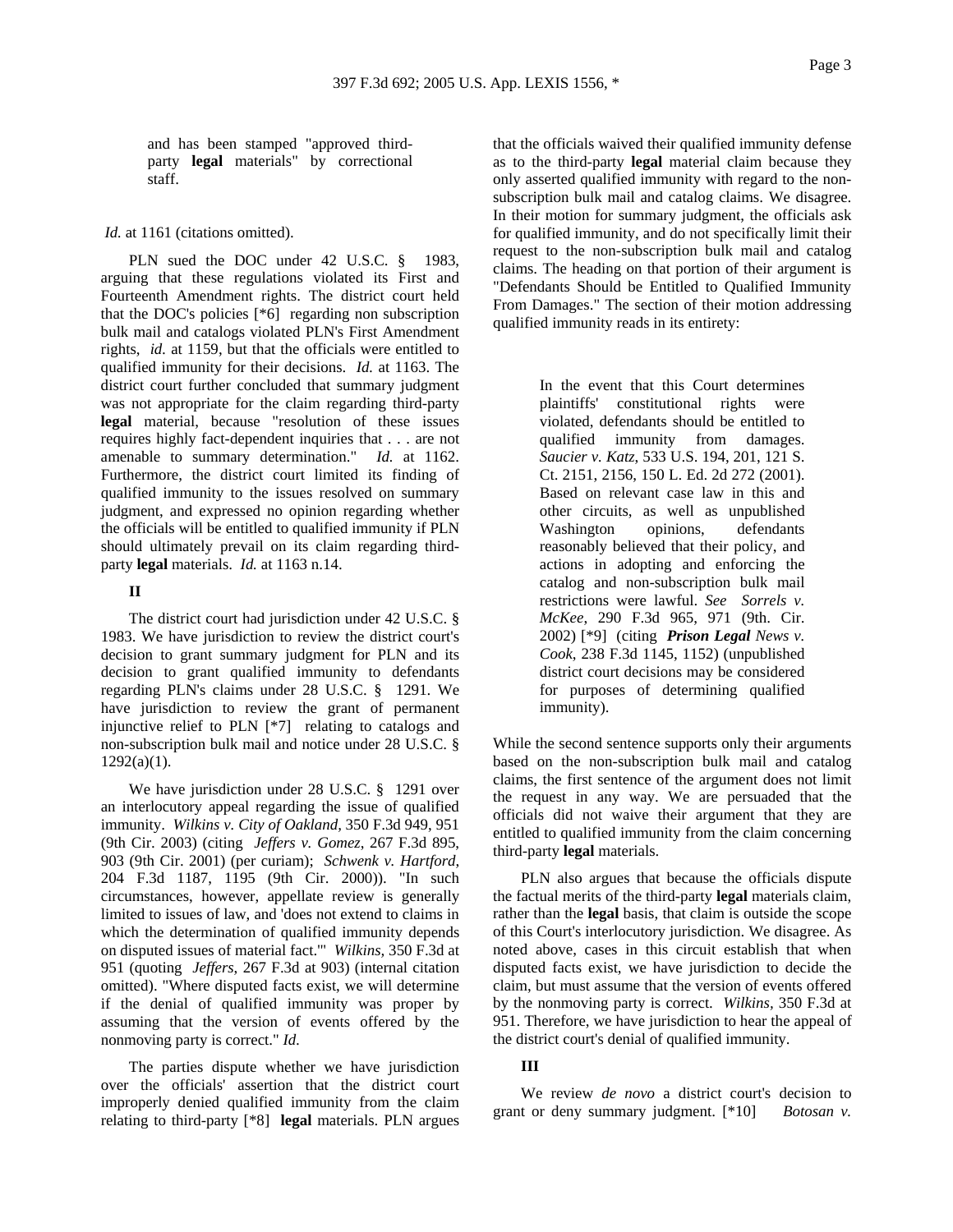*Paul McNally Realty*, 216 F.3d 827, 830 (9th Cir. 2000). We apply the same standard used by the trial court under Rule 56 of the Federal Rules of Civil Procedure. *Meade v. Cedarapids, Inc.*, 164 F.3d 1218, 1221 (9th Cir. 1999). We must determine, viewing the evidence in the light most favorable to the nonmoving party, whether there are any genuine issues of material fact and whether the district court correctly applied the relevant substantive law. *Lopez v. Smith*, 203 F.3d 1122, 1131 (9th Cir. 2000) (en banc). We also review a grant or denial of qualified immunity *de novo. Bahrampour v. Lampert*, 356 F.3d 969, 976 (9th Cir. 2004).

# **A**

We first consider whether the district court correctly found that PLN was entitled to summary judgment on its claims that the ban on non-subscription bulk mail and catalogs was unconstitutional. In *Prison Legal News v. Cook*, 238 F.3d 1145 (9th Cir. 2001) ("*PLN I*"), we held that publishers and prisoners have a constitutionally protected right to receive subscription non-profit bulk mail and that a ban on bulk mail [\*11] was unconstitutional as applied to such mail. *Id.* at 1152-53. In *Morrison,* we held that a similar ban on subscription for-profit bulk mail was likewise unconstitutional. *Morrison v. Hall,* 261 F.3d 896 (9th Cir. 2001). In this case, we are squarely presented with the question of whether a ban on non-subscription bulk mail and catalogs is also unconstitutional.

Publishers have a First Amendment right to communicate with prisoners by mail, and inmates have a First Amendment right to receive this mail. *PLN I*, 238 F.3d at 1149 (citing *Thornburgh v. Abbott,* 490 U.S. 401, 408, 104 L. Ed. 2d 459, 109 S. Ct. 1874 (1989)). But this right is subject to "substantial limitations and restrictions in order to allow **prison** officials to achieve legitimate correctional goals and maintain institutional security." *Walker v. Sumner*, 917 F.2d 382, 385 (9th Cir. 1990) (citations omitted). In order for the DOC's ban on non-subscription bulk mail to be upheld, it must be "reasonably related to legitimate penological interests." *Turner v. Safley,* 482 U.S. at 89.

In *Turner*, the Supreme Court laid out a four-factor [\*12] test to determine whether a **prison** regulation is "reasonably related to legitimate penological interests":

> (1) whether the regulation is rationally related to a legitimate and neutral governmental objective, (2) whether there are alternative avenues that remain open to the inmates to exercise the right, (3) the impact that accommodating the asserted right will have on other guards and

prisoners, and on the allocation of **prison** resources; and (4) whether the existence of easy and obvious alternatives indicates that the regulation is an exaggerated response by **prison** officials.

*PLN II*, 272 F. Supp. 2d at 1155 (citing *PLN I*, 238 F.3d at 1149 and *Turner*, 482 U.S. at 89). "The first factor of these factors constitutes *sine qua non.*" *Walker*, 917 F.2d at 385. Therefore, if a regulation is not rationally related to a legitimate and neutral governmental objective, a court need not reach the remaining three factors. *Id.* As in the previous cases challenging restrictions on bulk mail, the district court in this case found that because the ban on non-subscription bulk mail was not rationally related to [\*13] a neutral government objective, it did not reach the remaining factors of the test. *PLN II,* 272 F. Supp. 2d at 1159 (holding that the court need not consider the other factors because the DOC had failed to demonstrate the regulation was rationally related to a neutral government objective); *see also PLN I*, 238 F.3d at 1151 (same); *Morrison*, 261 F.3d at 904 (same).

The DOC offered four penological goals which it claims justifies the ban on non-subscription bulk mail and catalogs: (1) reducing the volume of mail to be searched in order to increase the likelihood of mailroom staff preventing contraband from entering the facility; (2) reducing the amount of mail coming into the jail generally in order to reduce the amount of work required to sort the mail and deliver it to inmates; (3) reducing the amount of clutter in each inmate's cell to reduce the risk of fires; and (4) reducing the amount of clutter in each inmate's cell to make searching the cell and enforcing limitations on personal property more efficient and effective.

The DOC offered the same arguments in the previous cases challenging bans on subscription nonprofit mail, [\*14] *see PLN I*, 238 F.3d at 1150-51, and subscription for-profit mail, *see Morrison,* 261 F.3d at 902-03. We rejected each contention in those cases.

Regarding the DOC's justification that the ban would reduce the volume of mail that may contain contraband, we believe that it is far more likely that contraband would be contained in first class mail than in bulk mail. The district court properly found that there is no rational relation between this regulation and the penological objective of reducing the amount of mail that may contain contraband.

The DOC also argues that the regulation is justified because it reduces the volume of mail generally. Our previous cases analyzing the efficient use of staff time argument also apply here. While the DOC's mailroom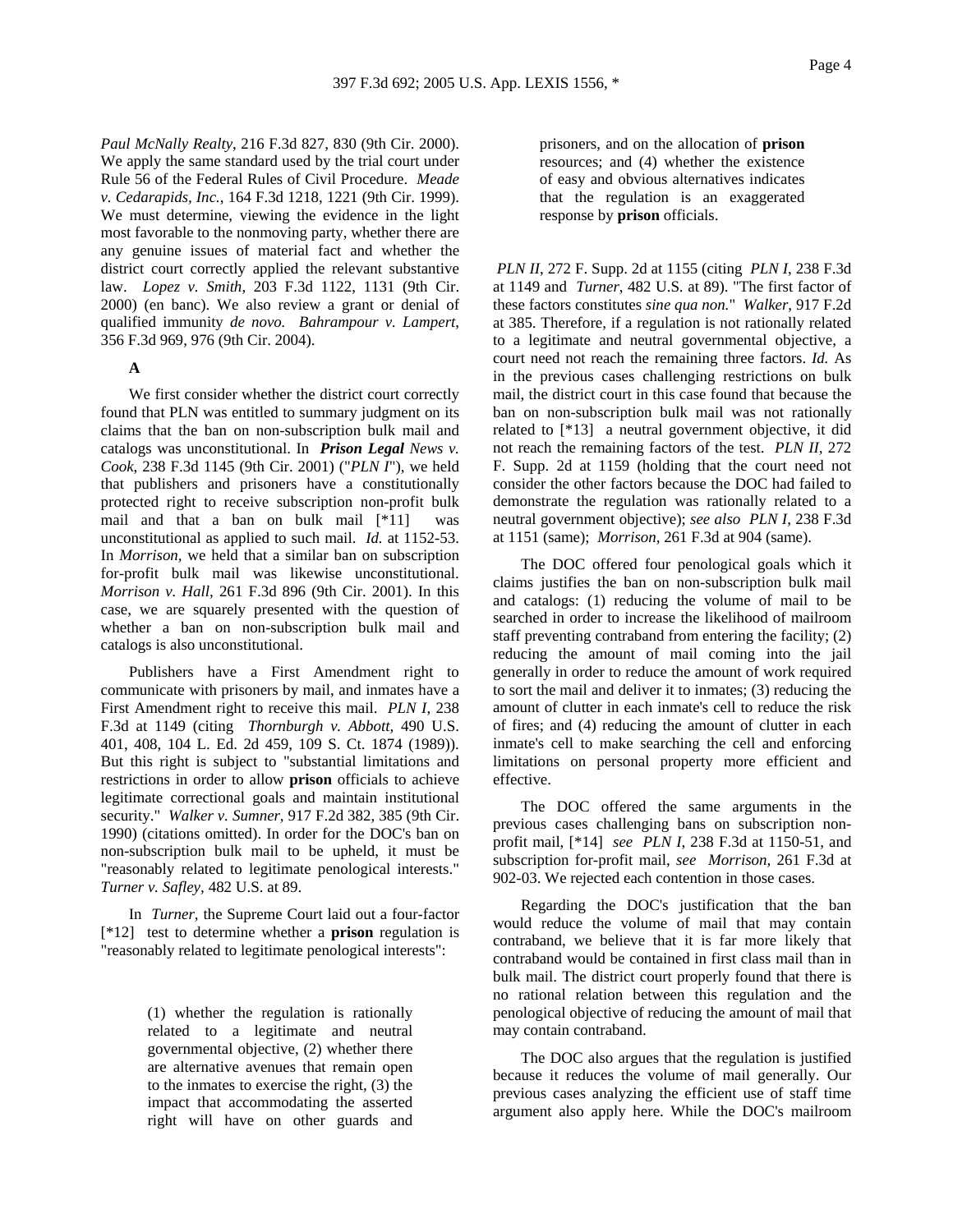staff may have to spend more time analyzing the content of non-subscription bulk rate mail and catalogs, such a ban on non-subscription bulk rate mail and catalogs is not rationally related to the goal of reducing contraband. As we explained in *Morrison*, "Prohibiting inmates from receiving mail based on the postage rate at which the mail was sent is an arbitrary means of achieving the goal of volume [\*15] control." *Morrison*, 261 F.3d at 903- 04.

The DOC also asserts that the restrictions help reduce the risk of fire. While a greater volume of mail will enter inmates' cells as a result of our decision to void this regulation, it is irrational to prohibit prisoners from receiving bulk rate mail and catalogs on the theory that it reduces fire hazards because the DOC already regulates the quantity of possessions that prisoners may have in their cells. *See Morrison*, 261 F.3d at 902 (holding that "although the number of subscription *for-profit* publications that enter the OSP may be greater than the number of subscription *non-profit* publications, because the OSP already regulates the quantity of possessions that prisoners may have in their cell, it is similarly 'irrational' to prohibit prisoners from receiving subscription for-profit mail on the theory that it reduces fire hazards").

Finally, we reject the DOC's proposition that this regulation is justified because it increases the efficiency of cell searches, for the same reason that we reject the fire hazard argument. *See Morrison*, 261 F.3d at 902 ("In light of the regulation limiting [\*16] the total amount of property in a cell . . . permitting inmates to receive for-profit, subscription publications could not possibly increase the total volume of cell materials."); *PLN I*, 238 F.3d at 1151 (determining that a ban on nonprofit subscription publications "is not rationally related to the Department's interest in rendering efficient cell searches").

It should be noted that PLN was not sending mail to Washington's correctional facilities to be distributed to all inmates, regardless of whether they had expressed interest in receiving it. This case is therefore distinguishable from *Jones v. North Carolina Prisoners' Labor Union, Inc.,* 433 U.S. 119, 53 L. Ed. 2d 629, 97 S. Ct. 2532 (1977), in which the Supreme Court upheld a ban on junk mail sent indiscriminately to all inmates. In *Jones*, the inmates were permitted to receive mail that was sent to them individually. *Id.* at 131 n.8. In this case, every piece of mail sent by PLN is sent as a result of a request by the recipient, but the inmates were not allowed to receive it.

The only way to distinguish this case from *Morrison* and *PLN I* is that the inmates in this case did not [\*17] pay for the mail that was sent to them. But it is

the fact that a request was made by the recipient, and not the fact that the recipient is paying to receive the publication, that is important. As a Washington district court explained in one of the previous cases brought by PLN against the DOC, "the sender's interest in communicating the ideas in the publication corresponds to the recipient's interest in reading what the sender has to say . . . We can perceive no principled basis for distinguishing publications specifically ordered by a **prison** inmate from letters written to that inmate for purposes of first amendment protection . . ." *Miniken v. Walter*, 978 F. Supp. 1356, 1362 (E.D. Wash. 1997) (quoting *Brooks v. Seiter*, 779 F.2d 1177, 1180) (6th Cir. 1985)). Although the *Miniken* case involved a subscription publication, it indicates that it is the request on the part of the receiver and compliance on the part of the sender, and not the payment of money, that is relevant to the First Amendment analysis.

This case is not a scenario in which a publisher has attempted to flood a facility with publications sent to all inmates, regardless of whether [\*18] they requested the publication. In fact, PLN submitted evidence that at one of the correctional facilities, the mailroom received an average of only thirty-one catalogs and non-subscription bulk rate mail per day. PLN argues persuasively that this amount is virtually indistinguishable from the fifteen to thirty pieces of mail that were prohibited by the ban at issue in *PLN I,* an amount which we held was "minimal." *PLN I,* 238 F.3d at 1151.

In addition to its First Amendment claim, PLN argues that the DOC's practice of failing to provide notice and review of rejections of non-subscription bulk mail and catalogs that are not delivered under the ban violates the Due Process clause as explained in *Procunier v. Martinez,* 416 U.S. 396, 40 L. Ed. 2d 224, 94 S. Ct. 1800 (1974). In *Procunier*, the Court held that **prison** officials must provide minimum procedural safeguards to protect inmates' interest in receiving mail by notifying inmates of their decision not to deliver letters. *Id.* at 417-19. In *PLN I,* we held that as a consequence of our decision that inmates have a First Amendment right to receive subscription non-profit bulk mail, "it follows [\*19] that such mail must be afforded the same procedural protections as first class and periodicals mail." *PLN I,* 238 F.3d at 1152-53. The district court in this case correctly determined that because it was recognizing inmates' First Amendment rights to receive non-subscription bulk mail and catalogs, the same procedural protections must be afforded to inmates with regard to this mail as with first class, periodical, or subscription bulk rate mail. *PLN II,* 272 F. Supp. 2d at 1159.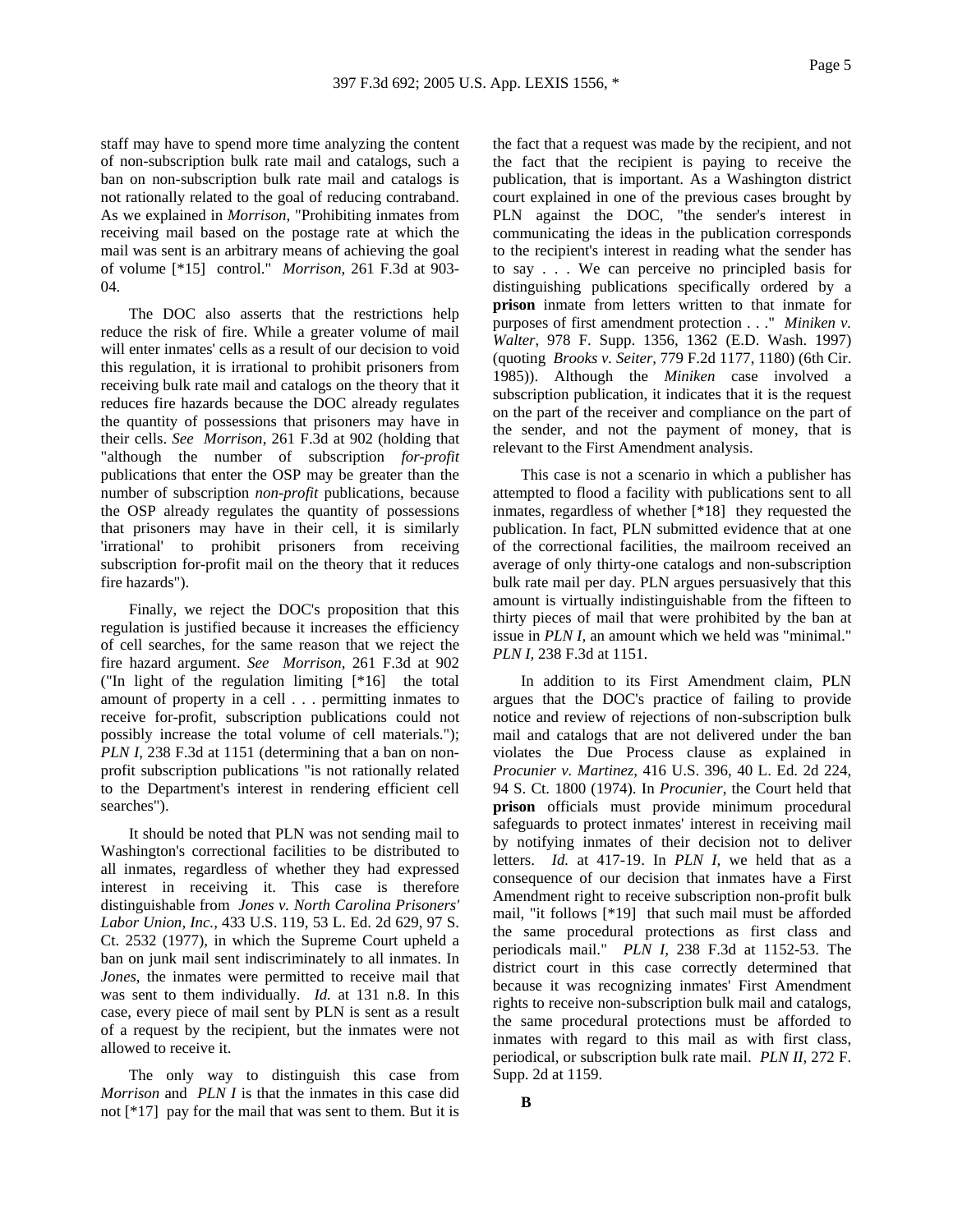PLN challenges the district court's decision that the **prison** officials involved in banning non-subscription bulk mail and catalogs were entitled to qualified immunity. In *Bahrampour v. Lampert*, 356 F.3d at 976, we recently set forth the test to be applied in determining whether state actors are entitled to qualified immunity. "The first step is to determine whether the alleged actions are unconstitutional as a matter of law. If so, the next step is to analyze whether the defendants are entitled to qualified immunity because the rights asserted were not clearly established at the time." *Id.* (citing *Saucier v. Katz,* 533 U.S. 194, 201, 150 L. Ed. 2d 272, 121 S. Ct. 2151 (2001)). [\*20] Having determined that the ban on non-subscription bulk mail and catalogs is unconstitutional, we must now decide whether the officials' actions "violated clearly established statutory or constitutional rights of which a reasonable person would have known." *Harlow v. Fitzgerald,* 457 U.S. 800, 818, 73 L. Ed. 2d 396, 102 S. Ct. 2727 (1982) (citations omitted). In determining whether PLN's rights in this case were clearly established, and whether a reasonable person would have known his or her actions violated these rights, we may look at unpublished decisions and the law of other circuits, in addition to Ninth Circuit precedent. *PLN I,* 238 F.3d at 1152; *Sorrels v. McKee,* 290 F.3d 965, 970 (9th Cir. 2002).

PLN argues that after *Morrison, PLN I,* and *Bahrampour*, a reasonable official could not conclude that this ban on bulk mail and catalogs was constitutional. PLN points to language from *Bahrampour*, in which the Court explained its holding in *PLN I* by saying, "We held that prohibiting inmates' receipt of *non-profit* bulk mail was unconstitutional." *Bahrampour,* 356 F.3d at 977 (emphasis in original). PLN also points [\*21] out that the district court cases within the Ninth Circuit that the officials rely on to show that the law was not clearly established predate *PLN I*  and *Morrison.* PLN argues that the officials' reliance upon these cases was unreasonable. It further argues that because the law of other circuits conflicts with the law of this circuit, it was not reasonable for the officials to look to other circuits in light of binding precedent.

The **prison** officials argue that a ban in this case is sufficiently different from the bans that the Court struck down in *PLN I* and *Morrison,* that the law was not clearly established, and that the officials did not act unreasonably. One paragraph from the Court's decision in *Morrison* is sufficient to demonstrate how the officials could have reasonably thought that the ban in this case was constitutional:

> Moreover, **prisons** can and have adopted policies permitting prisoners to receive

for-profit, commercial publications, while at the same time, prohibiting prisoners from receiving unsolicited junk mail. For example, the California Department of Corrections ("CDC") adopted a regulation that prohibits prisoners from "possessing . . . [\*22] catalogues, advertisements, brochures, and materials whose primary purpose is to sell a product(s) or service(s) and when taken as a whole, lacks serious literary, artistic, political, educational, or scientific value." 15 Cal. Admin. Code §  $3006(c)(11)$ . Unlike the [the regulation at issue in *Morrison*], the CDC regulation is specifically tailored to permit inmates to receive for-profit, subscription publications such as *The New York Times*, while at the same time prohibiting the receipt of unsolicited junk mail.

 261 F.3d at 905. The officials in this case could have read this paragraph from *Morrison* and reasonably (though incorrectly, as it turns out) believed that like the CDC, they could ban catalogs and non-subscription bulk mail, while allowing inmates to receive non-profit and for-profit subscription bulk mail.

PLN also argues that the grant of summary judgment was improper in light of the fact that PLN submitted evidence to suggest that **prison** officials acted with "a specific intent to interdict the information it offered prisoners about their **legal** rights." The **prison** officials correctly point out, however, that "a defense of qualified immunity [\*23] may not be rebutted by evidence that the defendant's conduct was malicious or otherwise improperly motivated." *Crawford-El v. Britton*, 523 U.S. 574, 588, 140 L. Ed. 2d 759, 118 S. Ct. 1584 (1998). We may properly decide whether the **prison** officials are entitled to qualified immunity without considering PLN's evidence that they acted with impure motives.

### **C**

We must consider whether the district court erred in refusing to grant qualified immunity to the **prison** officials regarding PLN's claim that the DOC's policy for handling third-party **legal** materials violates PLN's constitutional rights. There is considerable dispute about the facts surrounding the third-party **legal** materials claim. The district court declined to grant summary judgment on this claim to either party precisely because of the differing pertinent factual questions that need to be resolved at trial. In evaluating whether the district court improperly failed to grant qualified immunity to the officials regarding this claim, we must assume that the version of events offered by the nonmoving party is